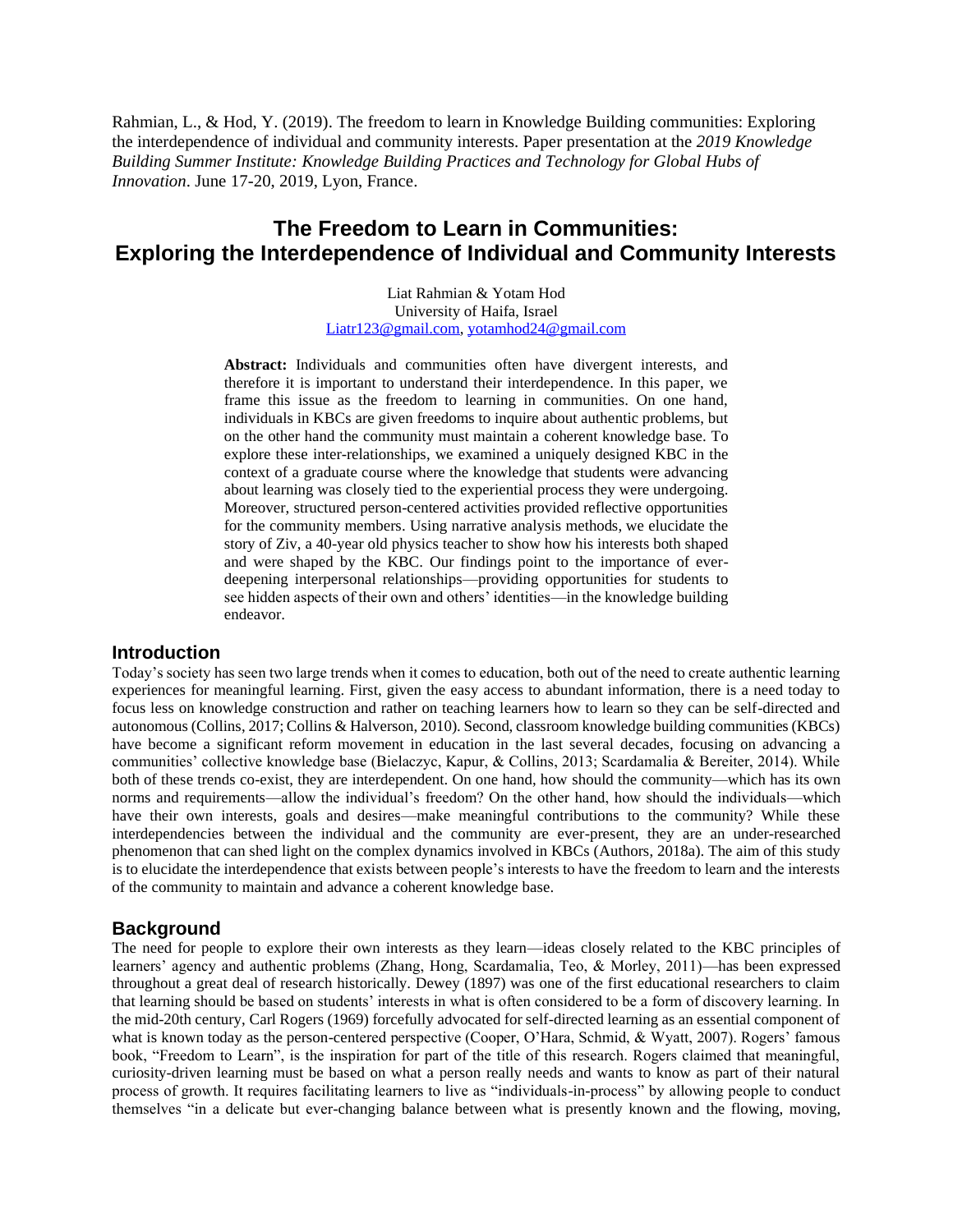altering, problems and facts of the future" (Rogers, 1969, p. 105). The unique interpersonal relationships of unconditional positive regard, trust, and empathy allow everyone in the learning process to deal with their fears, frustrations, and successes, allowing for the "prizing of the learner as an imperfect human being with many feelings, many potentialities" (Rogers, 1969, p. 109).

This trend toward self-direction and freedom continue today. Collins and Halverson (2010) argue that in a society where information is everywhere and easy to reach, students can and do learn outside of school in unprecedented ways (Banks et al., 2007). This is combined with the understanding that education today involves a great deal of responsibility and self-directedness instead of the traditional attitude of schools where everyone "should learn the same things at the same time" (Collins & Halverson, 2010, p. 19). Arguing for customization, learners have the freedom to learn by responding to their different interests, needs, and self-direction to explore questions that are personally meaningful for them. Research on self- and socially-regulated learning (Panadero & Järvelä, 2015), interests (Krapp & Prenzel, 2011; Renninger & Hidi, 2011), and choice (Chin et al., 2019) reflect these notions of freedom.

#### **Creating a Coherent Knowledge Base**

By putting ideas in the center, Scardamalia and Bereiter (1994) have theorized KBCs as engaging in an effort of continually advancing the communities' knowledge. This is done by having the participants take collective cognitive responsibility over the endeavor, where they must be aware of others' contributions and build-on each other's ideas as they make distributed contributions to the knowledge base (Zhang, Scardamalia, Reeve, & Messina, 2009). From this standpoint, the work of the community is to not only advance knowledge, but to make sure that it is coherent, understood by its participants, and built-on progressively and carefully. Communities that do not take on such high levels of collective cognitive responsibility could have fragmented knowledge bases, or one's that are simply not useful. Communities must maintain high standards and gate-keep to make sure that new contributions have integrity.

Communities, of course, can differ on the way they play this gatekeeping role. Lave and Wenger brought up the idea of legitimate peripheral participation (1991) to suggest that the community ought to see these peripheral participants as potential contributors and support them to become central members. Rogoff (1994) talked about how these processes can help the newcomers transform their participation within the communities. In discussing cognitive apprenticeship, Collins (2006) elucidates several different ways that communities could function with regards to the individuals. They may sequence activities from simple to difficult, could model expert practices, and so on. In many ways, we can see the process that the community shapes the individual similar to the way a diamond is created. Diamonds hold a unique potential of shining that need to be exposed, but only after a lot of pressure over many years from the soil onto the rock, can the rock make its contribution to the world.

#### **The Freedom to Learn in Communities**

A participant's freedom to learn, in conjunction with the commitment of learning communities to advance their knowledge, are interdependent and intertwined (Rogoff & Chavajay, 1995). While analysis of learning in such settings typically focus on one or the other, they are both actualized in practice and thus understanding their interdependence requires traversing planes of analysis (Stahl, 2012). This negotiation can be found at the roots of a number of lines of research on learning communities (Brown & Campione, 1994), and is certainly present in state-of-the art conceptions (Herrenkohl & Mertl, 2010; Authors, 2018a). However, this bidirectional dynamic between individuals' freedom and

the effort of the community to advance its knowledge can be better explicated within scholarship on KBCs. Herrenkohl and Mertl (2010), who examine students from a broad view, look at the way four students' lived experiences shape and are shaped by their activities within a classroom learning community. For example, the teacher (Glenda) takes a very accepting and welcoming approach towards the students, giving them space to express their ways of knowing, doing, and being within the community. Rich, a student who enters with "at risk" behavioral issues, begins the course by attacking others' points of view. Over time, his learning practices are shaped by the community through interpersonal feedback, until he learns to respectfully challenge others and advance the communities' idea on physics principles regarding balance and building. By taking a broad view, Herrenkohl and Mertl show how the individual and community are in nuanced, bidirectional interaction throughout the course of study.

In an effort to examine this interdependence more thoroughly in the context of a KBC, this research focuses on the following questions:

(Q1) *Given the 'freedom to learn', what topics of inquiry do students choose and how do these relate to their everyday lives and interests?*

(Q2) *In what ways does a KBC refine individuals' ideas so they can make a contribution to its knowledge base?*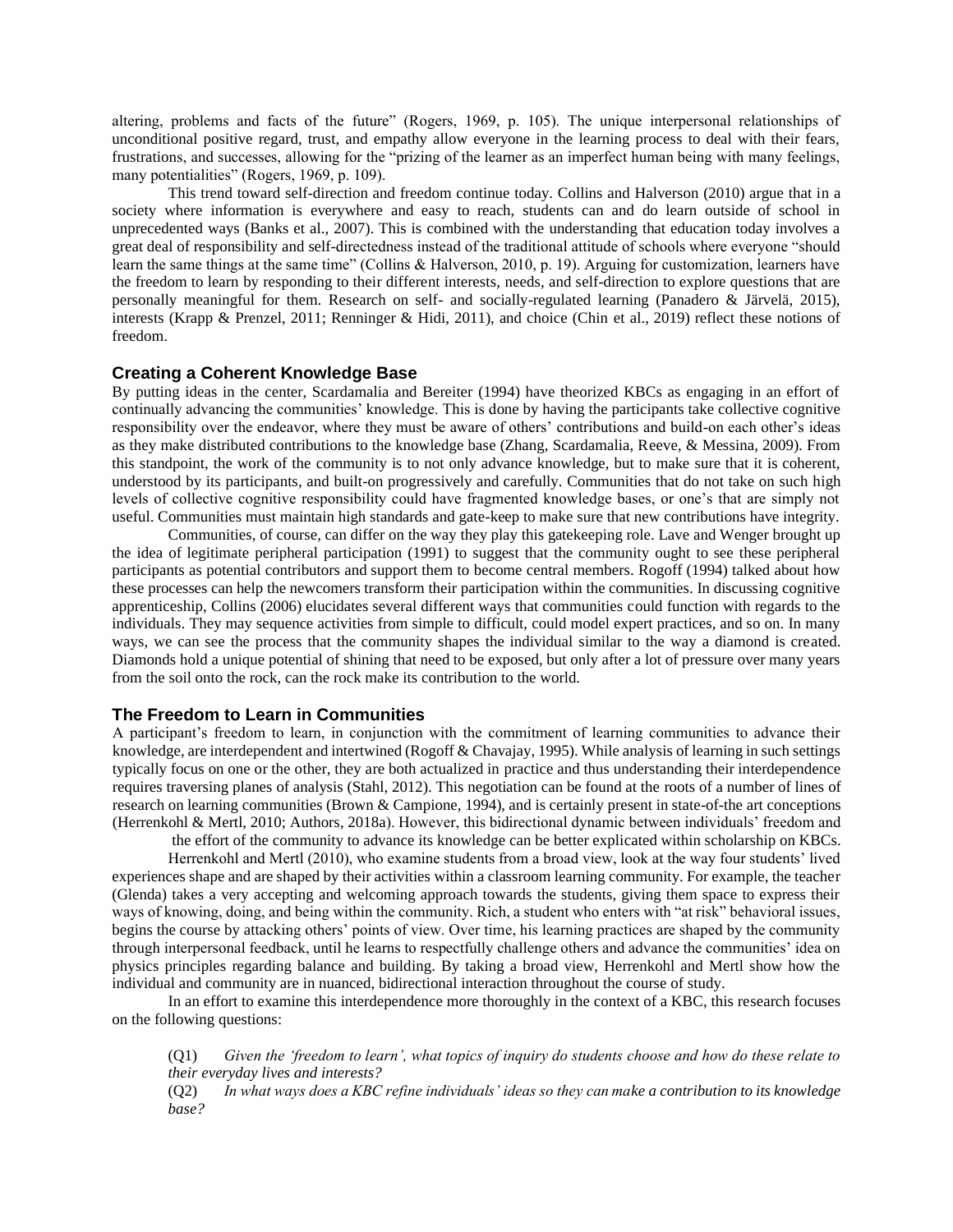### **Methods**

To answer these questions, we investigated a graduate course in an educational technologies program. Specifically, the course, "Challenges and Approaches to Technology-Enhanced Learning and Teaching" (CATELT) had the triple aim of, first, introducing the participants to knowledge about human learning; second, having the students experience the myriad challenges and approaches of technology-enhanced collaborative learning; and third, for students to consider and reflect on themselves as learners (Authors, 2018b). This was a unique setting in that both the process of knowledge building as well as the specific knowledge being built were intricately tied, in a form of experiential learning.

To create opportunities for students to reflect socially on their knowledge building process, a significant portion (approx. 45 minutes) of each weekly 3-hour face-to-face meeting was dedicated to person-centered activities. The general principles guiding these group reflection sessions were giving unconditional positive regard, so that people feel accepted and can 'bring themselves in fully' to the community, without the need of facades such as looking smart or trying to please the moderator. Likewise, students were instructed to write online reflections in a personal (but public) page that each student had online. The person-centered activities created an environment of trust, care, and empathy among participants.

The data corpus included a full 13-week semester of CATELT (2018-2019), with 18 students, an instructor (moderator), and a teacher's assistant (co-moderator). The general interactional approach of the researcher was of minimal intervention, just enough to develop trust and rapport with the students so they will feel comfortable. Audio and video recordings of every face-to-face meeting were collected, along with online artifacts created on a course wiki and the Knowledge Forum, and open interviews at opportune times with students. We have employed a narrative approach to answer the research questions (Erstad & Sefton-Green, 2013). This involves fine-grained analysis of the situational ways that students advanced their knowledge and interests and the way the community shaped these through feedback or modelling processes. For this presentation, we focus on one illustrative case.

## **Findings**

## **Part I: The Expression of Ziv's Identity in the Learning Community**

Ziv, aged 40, was a modern orthodox man who was a high school physics teacher with 10 years teaching experience and had involvement in several physics-related projects in the private sector. Ziv's practices within the learning community were consistent with stereotypical notions of his religious culture and profession. These were expressed in two ways. First, Ziv was not inclined to talk about emotions or disclose personal information, expressing guilty feelings around having close or deep relationships with others outside his immediate family. For example, he stated that "the word intimacy for me is confined to the context of couples and can't be borrowed to other worlds" (Online wiki conversation, week 4). This was related to his analytical disposition, focused on ideas and not people or emotions. In the first face-to-face activity, students were asked to draw themselves today and at the end of the course then explain their drawing publicly. He described the difference analytically using computer terminology: "When I look at the picture [of me today] I identify a critical bug that I didn't pay attention to...".

In addition to Ziv's disinclination to talk about emotions, Ziv looked for absolute truths or answers. In one small group conversation during week six, Ziv's group discussed what the notion 'understanding' means. Their conversation revolved around a figure that they had drawn on paper at the center of their table during their discussion. The drawing had circles that were each connected with lines, like a network.

Ziv: I want to define what is understanding. And to define first that for any understanding to occur this network [referring to the drawing] needs to connect something. And what will it connect if it doesn't have anything? It needs to connect concepts, words, and ideas.

The absoluteness in Ziv's thinking about understanding is expressed when he explicitly said that there are concepts, words, and ideas that exist outside of a person, as if they are objective, and understanding is built by connecting these absolute truths. One of the students pushed back against Ziv's absolutism by responding that "there is no such thing [as external knowledge]. From the moment a child is born it begins to build knowledge." Relatedly, Ziv often positioned himself as a "knower" in relation to others, in the sense that what he understood was better than his peers. In reflecting on group work, he explained that by working with a group the product was "mediocre", where if he was the leader of a group he could bring it to excellence (week 4 GRS). He was also dominant and controlling in the way he collaborated with others. While he expressed the ideas of giving others space to work, he would often dictate the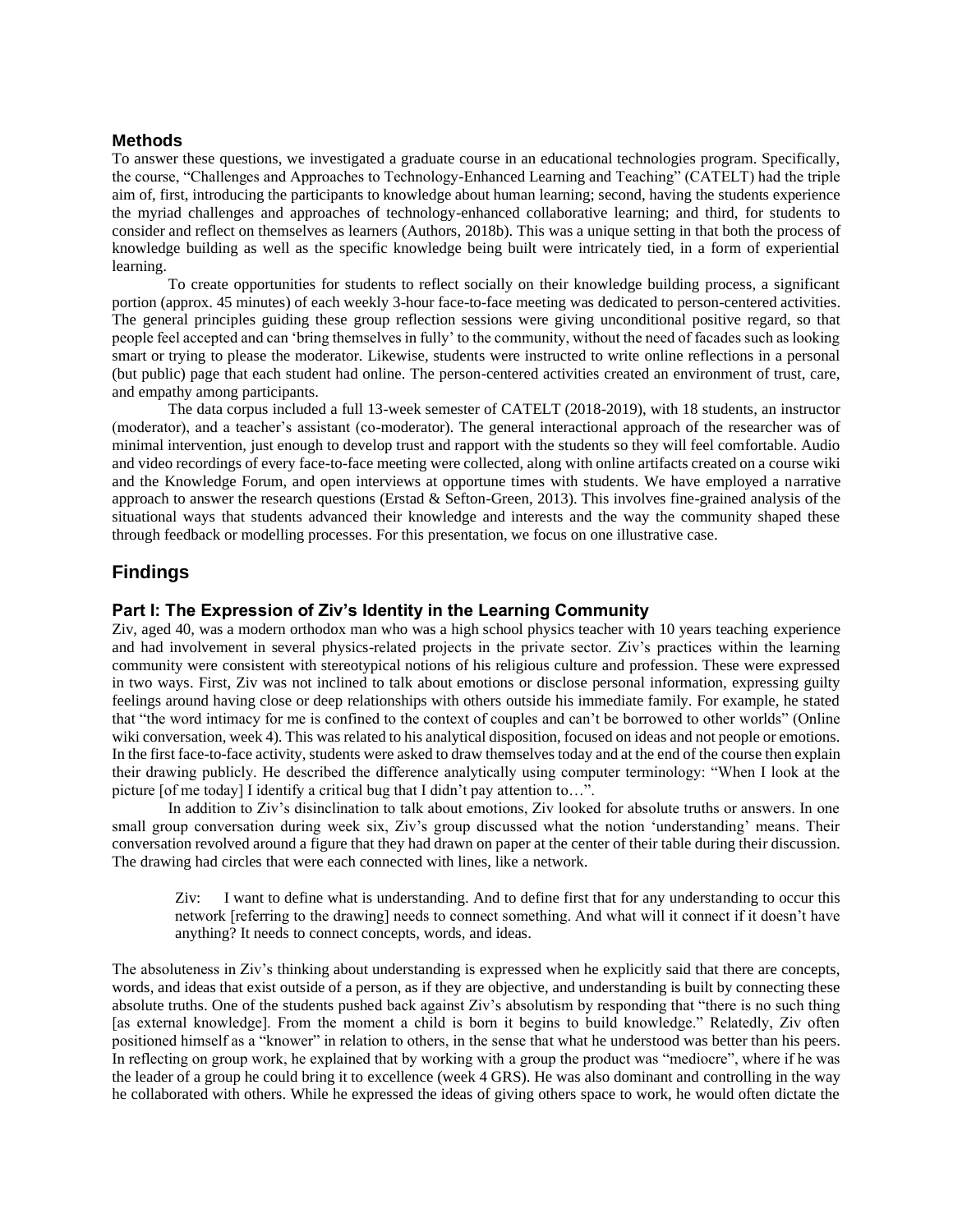agenda and direct others what to do. During week 2, for example, he gave another student explicit instructions during their online collaboration, even writing that "you must finish by tomorrow night".

## Ziv's knowledge building interests

Given the freedom and choice to inquire in the learning community, the interests that Ziv expressed corresponded closely to the practices and identity that he exhibited in the learning community. Specifically, he focused on two big ideas during his collaborative knowledge building activities. These included novices and experts and the zone of proximal development (ZPD).

Ziv's interest in these topics reflected his identity and motivation in advancing himself as an expert teacher and "knower". For example, in the final course reflection, he wrote that learning about novices and experts "was very meaningful for me because… it helps me very much as a teacher understand learning processes that I see in the classroom and how [I can] facilitate this." In his knowledge building efforts around this idea during week two, he focused on the highest levels of expertise and how to get there. He chose to explore the topic of "adaptive expertise", reflecting about himself and providing a specific list of ways he could become an expert:

Ziv: The question echoed throughout my work as to how I can become an expert… (1) I have to invest a lot of time and be serious; (2) Before I write anything I must read all the material carefully; (3) I must try and formulate structures to learn before I write and discuss the details; (4) I must connect to the subject, 'feel' it and even love it so that I can understand it better.

Ziv's interest in the concept of the ZPD was similarly meant to advance his own teaching practices, again positioning him as the knower who needs to provide others with answers. He chose the ZPD as the main topic in his final course project, in which he dedicated approximately six weeks of efforts into developing.

Ziv: My final course project will be a continuation of this idea [how to turn a novice to an expert] and will deal with the topic of ZPD... (Final course reflection)

# **Part 2: Shaping Ziv's Identity**

As the community continued to get to know one another and Ziv in particular, they were able to provide feedback on each others' identities as learners by drawing on the potent first-hand knowledge they had accumulated about each other from their shared endeavors in the course. Following the person-centered design principles, this here-and-now feedback was given in an unthreatening way with a great deal of sensitivity.

There were many different episodes throughout the course where Ziv received this type of feedback, particularly during the middle weeks of the course (weeks 6-10). These touched on the way Ziv analyzed people instead of hearing them empathically, on being too controlling, emotionally distant, too focused on his own perspective, and that he looked for absolute answers. One particular conversation during week eight was especially consequential for Ziv. During the group reflection session, Ziv became the focus of a 30-minute group discussion that centered around his identity as a learner. The conversation began when Ziv commented that he did not have enough time to deepen his understanding of the week's reading even though he read the article three times. The moderator shifted the conversation to focus on Ziv's practices, raise questions about them, and explore his feelings:

Mod: You want to get full control. We [in this course] are talking about something else. Most of us read and don't understand everything, especially something so complicated. I understand something partially and that is okay. How does it feel compared to the beginning [of the course]? There were tables and charts [that you created] for those who worked with you...

The moderator, however, recognized an incongruence between Ziv's inner feelings and what we communicated thereafter:

- Ziv: … I think that I will focus less on the product and more on the process…
- Mod: I feel that you are using an external voice that signals that you do not feel this way.
- Ziv: You are right. It is an external conclusion...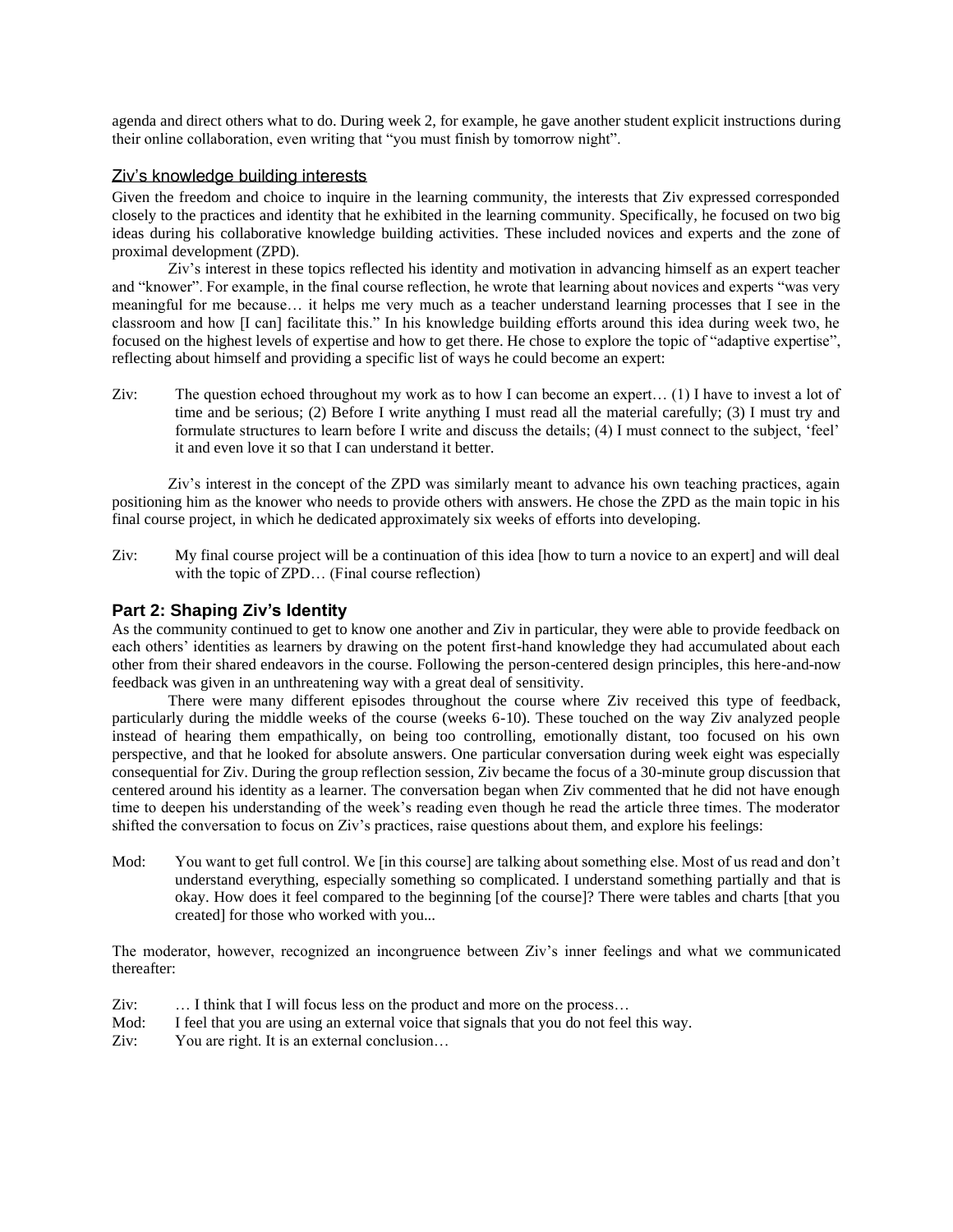Following Ziv's response, the group considered Ziv's uncommon vulnerability as an opportunity to provide him with sensitive and personalized feedback. Five different students addressed his identity in different ways. First, Julia pointed out Ziv's incongruence, suggesting that it was not just the moderator that noticed this:

Julia: What I saw is that you agree to a framework. I [referring to Ziv] understand that it is good to learn this way but I [Ziv] don't fully agree with it.

Another student then complemented Ziv for an open-minded practice that he once exhibited earlier in the course, following it with advice about how he needs to let go of his controlling behavior and try different practices:

Naomi: When we worked on our podcast you did something that you didn't fully agree with, but in the end you were happy. You were happy that you let go that it wasn't the way you wanted. I have some advice that maybe a different type of knowledge can also be with you in your body but you get to it in a different way. You are used to a certain path that brings you to good outcomes, but maybe there are other paths that look dangerous. I felt your need to know and to be in control on everything that you can be. I really appreciated the way that you describe learning, that you want to deepen. I think that you are ready, maybe to try a different way, but I don't know if you really want this adventure.

A third student then connected these practices to Ziv's other aspects of his identity as part of his everyday life:

Nurit: During one of the first reflections when we talked about changing, you told someone not to change. And maybe this is what you want for yourself? Maybe you need to release 'Ziv the physics teacher'.

A fourth student then related this to her own practices and challenges, suggesting that it was legitimate and even human to not have absolute answers and, instead, to be in a lifelong learning process:

Joana: I feel like we are the same. I am very realistic but I made a change in recent years. Because things aren't black and white. When we talk about people it isn't mathematics. There are grey areas. There is no single truth. There are contradictions…

The comments touched on a tender area for Ziv, giving him many new ideas about himself to reflect on. In the immediacy of the discussion he responded impersonally, but still in a way that suggested that he understood that his practices and identity could transform:

Ziv: We learned in a very absolutist [educational] system. Maybe change is needed.

Throughout the remainder of the semester, Ziv exhibited a number of changes along these lines, suggesting that he appropriated the feedback. For example, during the week 10 collaborative assignment students were asked to work on the Knowledge Forum to advance their collective knowledge. Ziv posted a note that expressed his uncertainty, "I still do not understand how to work with it but this is an opportunity to learn", and showed a high degree of openness about the process of work by writing, "I suggest that we work here [in a particular view] to build knowledge… what do you think?". These changes were also echoed in Ziv's final course reflection.

Ziv: One of the insights and feelings that I have was that the closeness and the personal connection between the learners that were established in our community built a steady foundation for our learning. What I said in the last sentence I could have only guessed rationally before the "hug", but once I experienced it I can say that I understood it differently from the way I understand it in the beginning.

## Ziv's changing knowledge building interests

The changes that Ziv underwent related to his identity were also reflected in the changing focus of his inquiry. Specifically, Ziv's understandings on novices and experts as well as the ZPD shifted from (a) how they can help him as a teacher, to (b) concepts that had a process and social orientation.

Ziv ultimately decided to focus on the concept of ZPD together with a partner (Nurit) for his final project. Whereas in the beginning Ziv focused on the ZPD in the relationship between an expert and novice (what he referred to as asymmetrical), Ziv later took great interest in symmetrical relationships, or how peers can help one another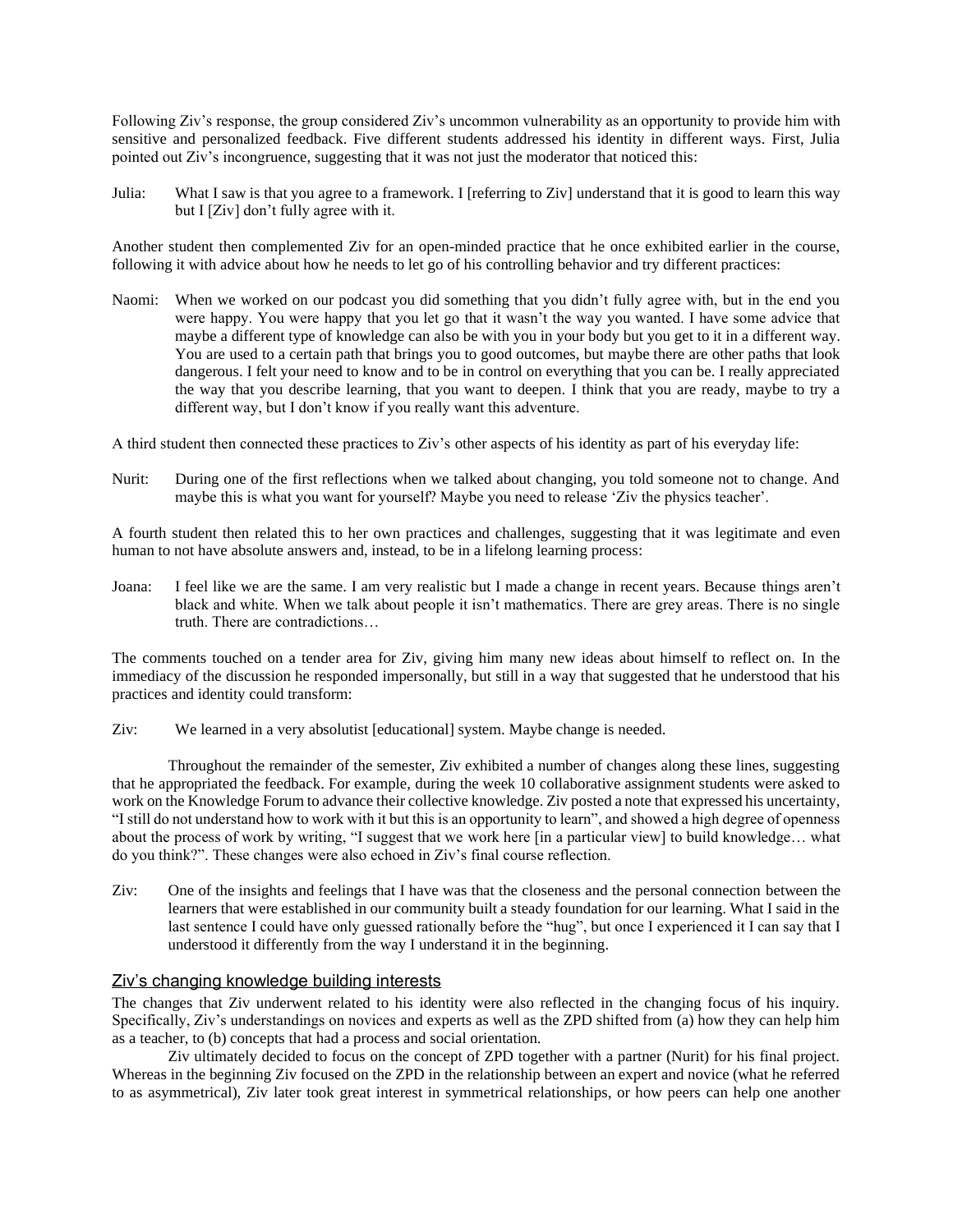advance. Ziv and Nurit ended up writing an analysis of Vygotsky's translated works with an eye on how to practically design learning environments where learners are supported by their peers.

#### **Discussion**

The research questions in this study sought to elucidate (1) the topics of inquiry that students choose and the relation of these to their everyday lives, and (2) how the community shapes these ideas. The narrative account of Ziv shows that, in relation to the first question, his inquiry interests when given the freedom to be himself were deeply connected to his identity and practices in his everyday life. Specifically, Ziv showed signs of being a 'knower' with 'absolute answers', analytical instead of personable, and controlling of collaborative learning processes. These practices were tied to his everyday life—Ziv's modern orthodox religious beliefs and profession as a physics teacher. They were also tied to the knowledge that he sought to advance during the first few weeks of his life in the KBC—expertise and the ZPD. In relation to the second question, as the community got to know Ziv and recognized his practices, they were able to provide him with a wide range of customized, personal feedback that promoted his identity development. The feedback he received covered many of the salient facets of his identity and practices, which especially came through in a dramatic discussion around Ziv on week 8. There, many members of the KBC sensitively shared their thoughts about Ziv to him, providing him with a new level of self-understanding and allowing him to make intentional changes to his identity and practices. This, in turn, shaped the knowledge that Ziv sought to contribute to the collective knowledge base. While he maintained an interest in the same general topics, his view on them shifted to an orientation that emphasized a social learning process with the topic of peer learning in the context of ZPDs.

The answers to our research questions are consistent with holistic notions of learning following sociocultural traditions (Herrenkohl & Mertl, 2010). They emphasize the importance of ever-deepening interpersonal relationships, as these provide opportunities for students to see aspects of people's identities that are often hidden behind masks they put on in their cultural roles as students who are not truly "free" to be themselves. Getting to know one another deeply facilitates a deeper understanding of one another's ideas, particularly in a setting like ours where the process of learning and the knowledge were intricately tied together. Exploring issues of identity also facilitates selfunderstanding, and as we saw with Ziv, allowing a person to make more intentional decisions both in relation to how engage in the knowledge building process as well as what topics to pursue. Obviously, it would be of high interest to see how these issues play out in other KBC contexts, like math or science with kids, and we hope that future research will take up these questions.

## **Conclusion**

Today's innovation society requires a broad perspective so that people can connect their everyday lives to their knowledge building efforts in a way that they can sustain and be self-directed. Our research on students' freedom in KBCs, along with the way communities shape and are shaped by these freedoms, provides a new outlook on the knowledge building process as a whole.

#### **References**

#### Authors. (2018b).

- Banks, J., Au, K., Ball, A. F., Bell, P., Gordon, E., Gutiérrez, K., ¼ & Valdes, G. (2007). Learning in and out of school in diverse environments: Life-long, life-wide, life-deep. *The LIFE Center* (The Learning in Informal and Formal Environments Center) and the Center for Multicultural Education, University of Washington, Seattle.
- Bielaczyc, K., Kapur, M., & Collins, A. (2013). Cultivating a community of learners in K-12 classrooms. In C. E. Hmelo-Silver, C. A. Zhang, C. K. Chan, & A. M. O'Donnell (Eds.), *International handbook of collaborative learning* (pp. 233–249). New York, NY: Routledge.
- Brown, A. L. & Campione, J. C. (1994). Guided discovery in a community of learners. In K. McGilly (Ed.) *Classroom lessons: Integrating cognitive theory and classroom practice* (pp. 229-272). Cambridge, UK: The MIT Press.
- Chin, D. B., Blain, K. P., Wolf, R. C., et al., (2019). Educating and measuring choice: A test of the transfer of design thinking in problem solving and learning. Journal of the Learning Sciences. https://doi.org/10.1080/10508406.2019.1570933
- Collins, A. (2006). Cognitive apprenticeship. In R. K. Sawyer (Ed.), *The Cambridge handbook of the learning sciences* (pp. 47-60). New York, NY: Cambridge University Press.
- Collins, A. (2017). *What's Worth Teaching?: Rethinking Curriculum in the Age of Technology.* Teachers College

Authors. (2018a).